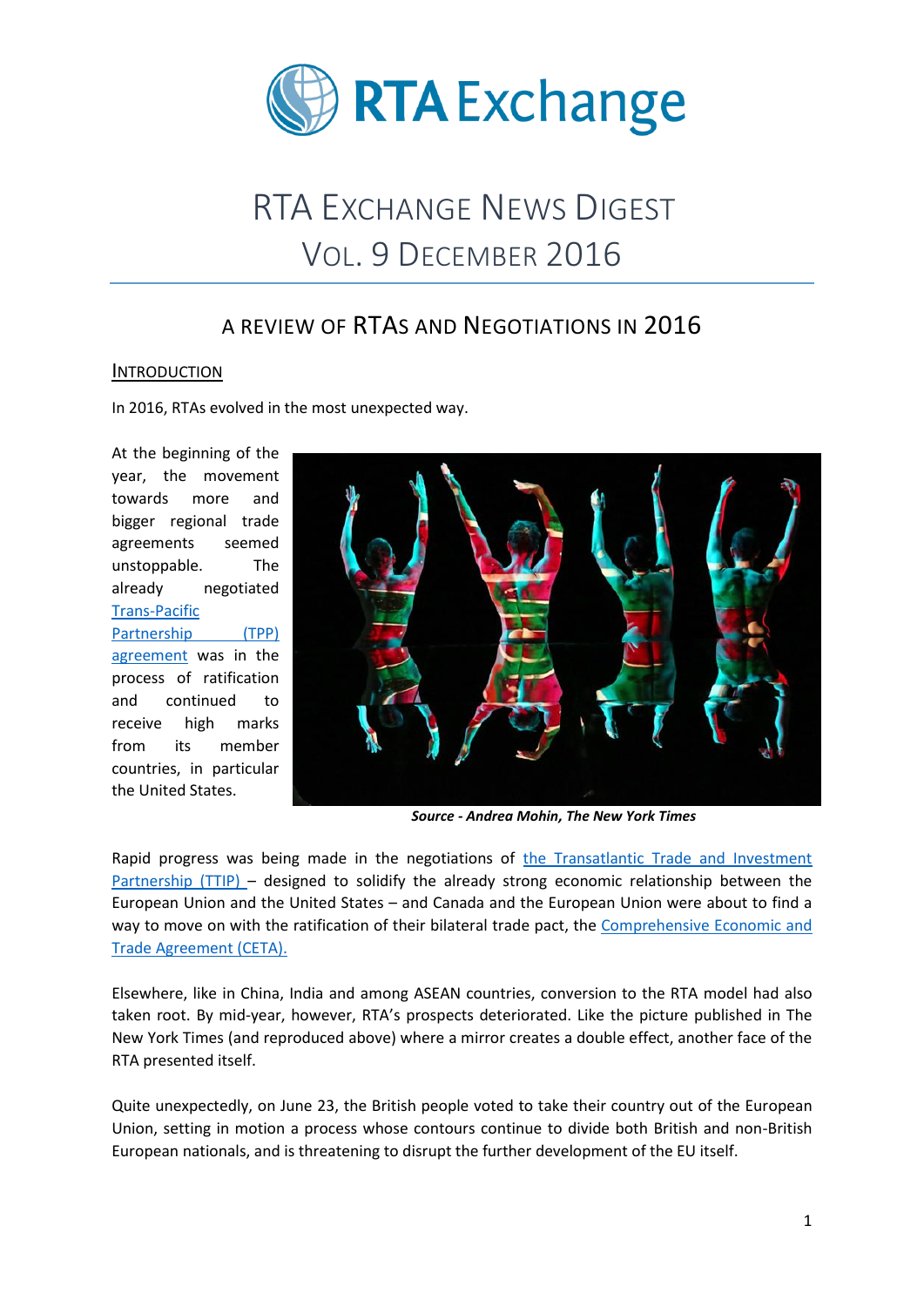Also, the Canadians and the EU Commission managed to move on with CETA, but on conditions that under the current environment may prove very difficult to accomplish. CETA will be implemented in two stages; while tariff reductions and other trade measures will start in 2017, other CETA provisions, particularly those dealing with investor-state dispute resolution need to be further developed.

But it was in the United States, until now the strongest supporter of the so-called mega-regional agreements, like the TPP and the TTIP, that situation has changed radically.

During the electoral debates, the republican candidate made clear that should he prevail in the elections his government would not continue vis-a-vis trade agreements the politics of his predecessor, and his vocal criticism of the trade agreements entered into by the United States was tacitly -and sometimes explicitly – supported by his Democrat opponent.

Thus, although it may be still be premature to draw final conclusions based in those recent trends, we may now be entering into a new phase of globalization and consequently a new approach to regional trade agreements and negotiations.

For the last few years, a main concern regarding the relationship between RTAs and the multilateral trading system has been to make sure that they reinforce each other. This approach may no longer be applicable. Anti-free trade sentiment is gaining ground all over. It is not regionalism – as we have known it so far that poses a challenge to multilateralism; it is rather a new nationalism that seems to be gaining ground.



*Source - Getty Images*

#### A "NEW" US TRADE POLICY?

The results of the US presidential elections may have a lasting influence on the future of trade deals. Through his political beliefs, President elect Donald Trump has established a forceful and destructive anti-trade agenda. In many interviews and [speeches](http://time.com/4386335/donald-trump-trade-speech-transcript/) during the campaign, he argued that "globalization has […] left millions of our workers with nothing but poverty…" The direct culprits, according to Trump, are trade deals signed or supported by the US.

"First, the disaster called NAFTA. Second, China's entry into the World Trade Organization" and "then the TPP, as it is known, which would be the death blow for [American manufact](http://time.com/4386335/donald-trump-trade-speech-transcript/)uring." He has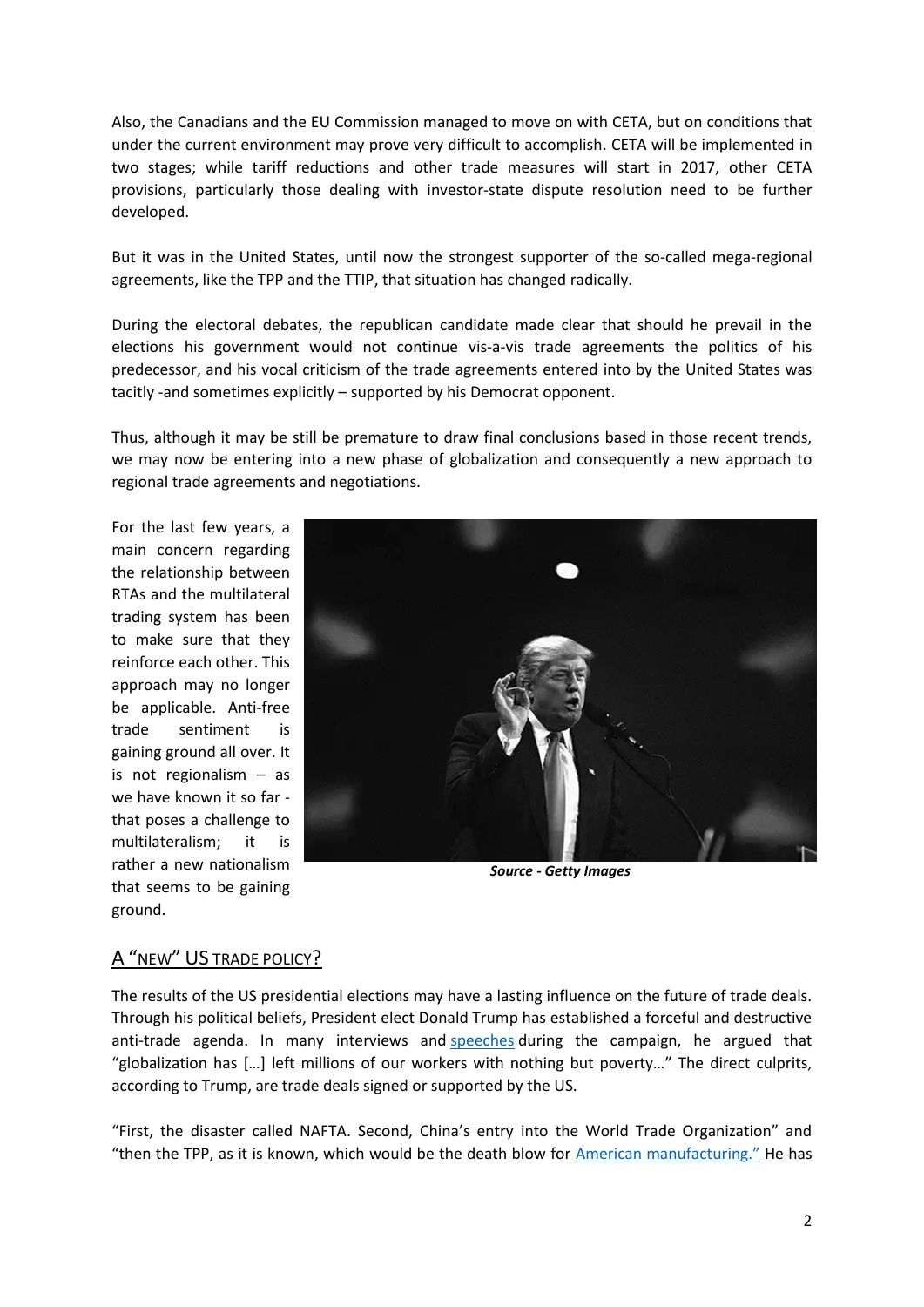also suggested that the US could pull out of the [World Trade Organization \(WTO\)](https://www.wto.org/) if his plans to use tariffs to bring factory jobs back from Mexico were challenged.

President-elect Trump has also underlined that he would "make individual deals with individual countries. No longer will we enter into these [massive transactions with many countries,](http://time.com/4386335/donald-trump-trade-speech-transcript/) i.e., the TTP or the TTIP, that are thousands of pages long and which no one from our country even reads or understands."

As noted by Nobel laurate economist Paul Krugman, the newly elected US President seemed to be truly passionate about the need for a new US strategy regarding the "unfair" trade deals his country has entered into in recent years. Once elected, as if to give further assurances that he meant what he said while campaigning, Presidentelected Donald Trump counted [the renegotiation](http://www.nytimes.com/2016/12/26/opinion/and-the-trade-war-came.html?ribbon-ad-idx=4&rref=opinion&module=Ribbon&version=context®ion=Header&action=click&contentCollection=Opinion&pgtype=article&_r=0)  [of the TPP](http://www.nytimes.com/2016/12/26/opinion/and-the-trade-war-came.html?ribbon-ad-idx=4&rref=opinion&module=Ribbon&version=context®ion=Header&action=click&contentCollection=Opinion&pgtype=article&_r=0) is among his priorities for the first one hundred days of his presidency.



*The Three Musketeers of Mr. Trump´s trade policy – Robert Lighthizer, new designated USTR; Peter Navarro that will lead a new National Trade Council in the White House; and Wilbur Ross, the upcoming Secretary of Commerce.* 

According to Krugman the [relevant trade legislation](https://fas.org/sgp/crs/misc/R44707.pdf) gives the occupant of the White House remarkable leeway should he choose to go protectionist. He can restrict imports if such imports "threaten to impair the national security"; [he can impose tariffs](http://www.nytimes.com/2016/12/26/opinion/and-the-trade-war-came.html?ribbon-ad-idx=4&rref=opinion&module=Ribbon&version=context®ion=Header&action=click&contentCollection=Opinion&pgtype=article&_r=0) "to deal with large and serious United States balance-of-payments deficits"; he can modify tariff rates when foreign governments engage in "unjustifiable" policies, and so on and so forth.

And what will happen if and when the US increases its tariffs? There will be retaliation, big time. When it comes to trade, America is [not the only superpower](http://data.worldbank.org/indicator/BX.GSR.GNFS.CD) - China is also a huge player and the European Union is bigger still. They would likely respond in kind, targeting vulnerable US sectors like aircraft and agriculture, and retaliation isn't the whole story; there's also emulation, which could cause a lot of disruption and potentially – as Krugman views it – start a trade war.

Dani Rodrick is less radical. Whereas we have recently witnessed an almost [ceaseless negotiation](https://www.weforum.org/agenda/2016/12/the-era-of-trade-agreements-is-over-should-we-miss-them) of trade agreements, both multilateral and regional, the populist revolts of 2016 will almost certainly put an end to this hectic deal-making. Developing countries may pursue smaller trade agreements, but the two major deals on the table, the TPP and the TTIP are as good as dead after the election of Donald Trump as US president. This should not be bad in itself, according to Rodrick, because if we manage our own economies well, new trade agreements will be largely redundant.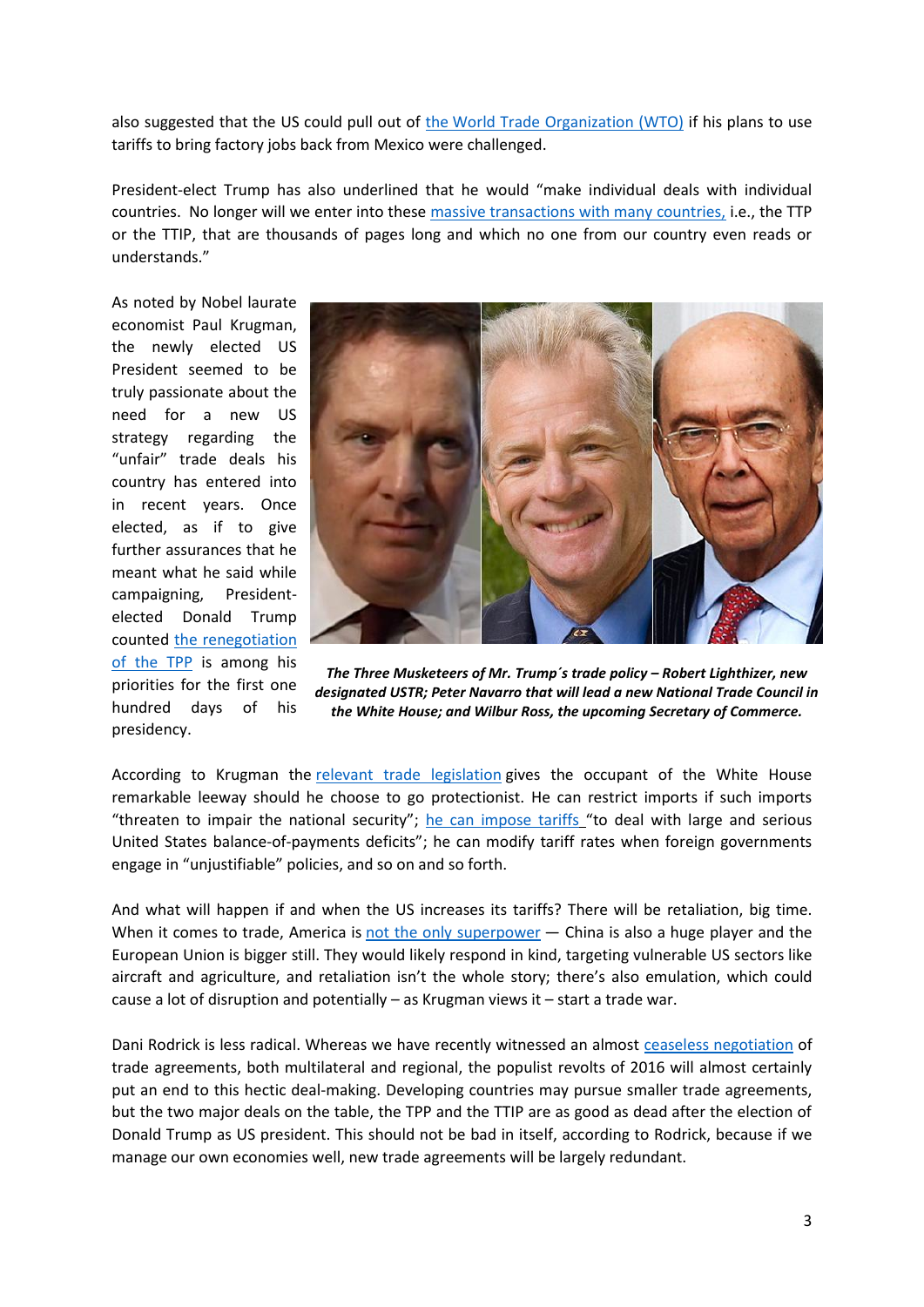At the beginning of 2017, President-elect Donald Trump [chose Robert Lighthizer](https://www.bloomberg.com/politics/articles/2017-01-03/trump-said-to-pick-lighthizer-for-u-s-trade-representative-ixgysdcc) as his US trade representative, in another signal that his administration would implement the aggressive trade policies he advocated during the campaign.

Mr. Lighthizer served as deputy US trade representative in the administration of Ronald Reagan at a time when the office was renowned for its battles with Japan. As US trade representative, Mr Lighthizer would be the key US trade negotiator; his responsibilities include managing US participation in the WTO, and he would play a key role in delivering on Mr Trump's campaign promises to crack down on unfair trading practices by China and to renegotiate the North American Free Trade Agreement with Canada and Mexico.

The appointment, which must be confirmed by Congress, is the latest signal of what is likely to be a major shift in US trade policy when Mr Trump takes office on 20 January. He had already indicated [that he plans to create a National Trade Council](http://www.businessinsider.com/trump-peter-navarro-china-national-trade-council-2016-12) inside the White House to oversee industrial policy, which will be headed by Peter Navarro, a Harvard-trained economist and author of the book *Death by China*. He also has [nominated businessman](http://www.npr.org/sections/thetwo-way/2016/11/30/503253374/trump-taps-billionaire-investor-wilbur-ross-for-commerce-secretary) Wilbur Ross to serve as commerce secretary, a role from which he is expected to guide the administration's trade policy.

### BACK TO THE **WTO**?



*Source - Reuters*

All these changes may bring the opportunity to revisit the place of the WTO in trade negotiations and to revalue its role as the key international body with responsibilities in the trade field. For the last two decades, since the GATT was replaced by the WTO in 1995, the centre of gravity of trade policy moved gradually from the multilateral to the regional and intra-regional

spheres, and scholars and trade analysts went to pains to justify the complementarity of regional pacts and multilateral rules.

The proliferation of regional trade agreements – almost 400 are in existence according to the WTO reflects, in part, a demand for deeper integration than what has been possible to achieve at the multilateral level, particularly since the deadlock of the Doha negotiations.

New negotiations, as the ones dealing with [mega-pacts go beyond existing WTO rules.](http://www.oecd.org/tad/benefitlib/Deep-Provisions-RTA-February-2015.pdf) They cover areas such as investment, the movement of capital and persons, competition and state-owned enterprises, e-commerce, anti-corruption, and intellectual property rights, which are essential policy issues that need to be addressed in today's interconnected markets.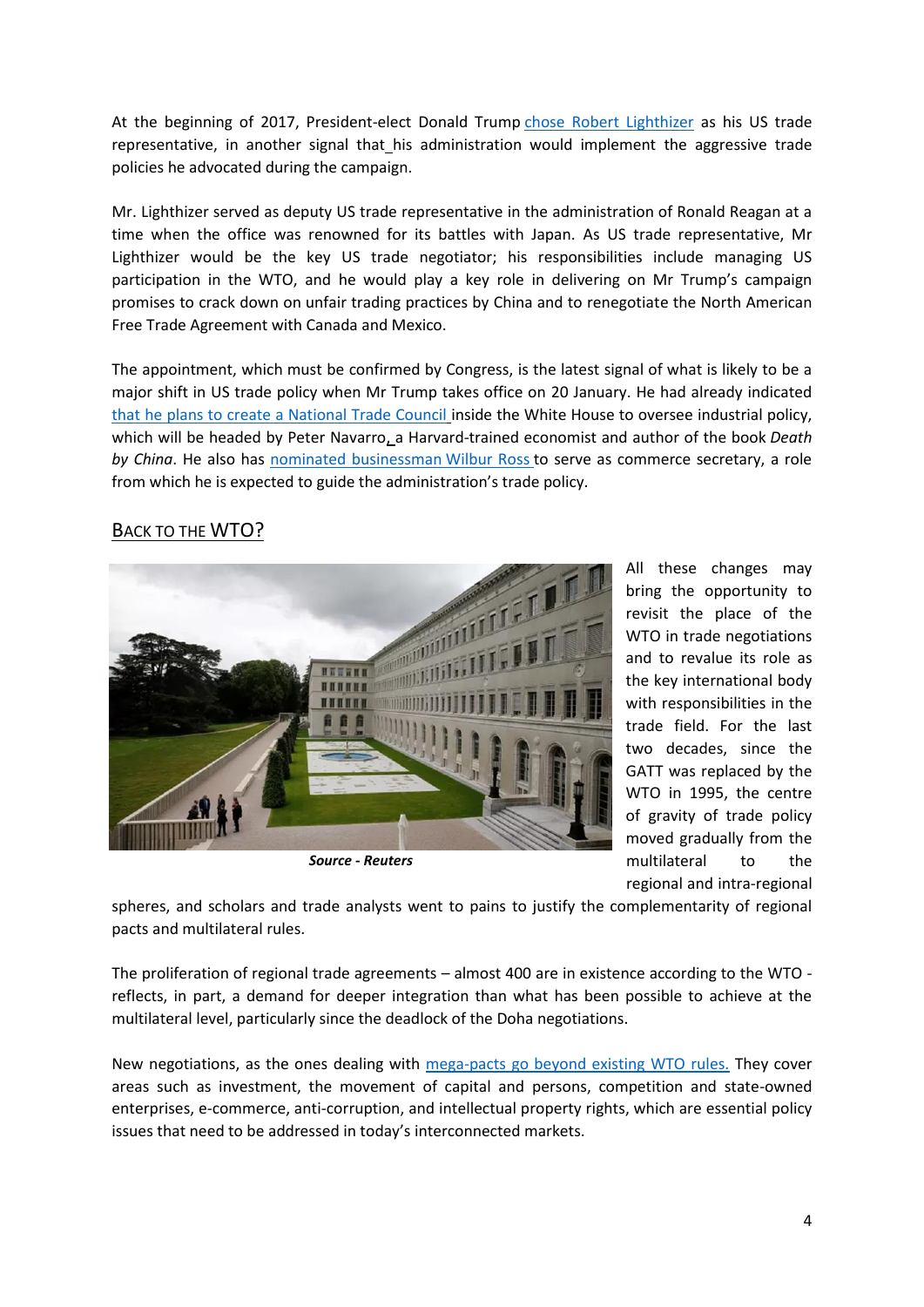The aim of mega-regionals is ambitious; they seek to establish "high standard" rules to facilitate deep and comprehensive trade integration. It is therefore no wonder that concerns about the proliferation of RTAs have focused until now on ensuring that their disciplines are consistent with multilateral rules and that coherence across regional arrangements, as well as between regional pacts and the multilateral system is sought.

In the "new" policy environment regarding regional trade pacts, and the real possibility that megaregional pacts and negotiations be abandoned or postponed indefinitely, a reconsideration of the rule-making functions of the WTO should be undertaken, and discussions on how the WTO could better respond to the demand and concerns of today´s global economy should soon be undertaken.

This is not going to be an easy process. In a fully functioning multilateral trading system, all new trade agreements should eventually be open to all countries, and no discrimination should be introduced by regional trade agreements and for this the WTO to adjust its trade policy-making functions to the "new" realities of international trade.

As pointed out by Patrick Low, a former chief economist of the multilateral body, the WTO has at least three advantages over the alternatives. First, its near-universality makes it non-discriminatory, which confers [a greater degree of legitimacy on outcomes;](http://asia.nikkei.com/Viewpoints/Patrick-Low/R.I.P.-TPP-time-to-turn-back-to-the-WTO?page=2) second, it can build its forward-looking agenda around particular issues when they become ripe for negotiation; and finally, the WTO can "multilateralize" existing preferential deals, and do it in a way that does not push countries that are not ready for particular commitments into making them prematurely.

Thus, a return to a multilateral setting would offer the best chance of progress.

#### BREXIT MEANS BREXIT, BUT BREXIT IS STILL UNDEFINED

Brexit is said to be the most important contribution that politics has made to the English language since Watergate generated the "-gate" suffix, which allows journalists to make any scandal sound vastly more scandalous than it is.

You may agree or disagree with this statement, but it's a fact that the Brexit process is proving more complex than even its strongest supporters realized half a year ago, when the choice was given to the British people to remain in, or exit the European Union, a community to which they have belonged for more than half a century.

Although repeatedly Prime Minister Theresa May has indicated that the [UK would start](http://www.bbc.com/news/uk-politics-37532364) exit calls in [March this year,](http://www.bbc.com/news/uk-politics-37532364) little else is known of her government strategy. At issue are not just the conditions of withdrawing from the UE, but also the type of bilateral relationship both the UK and the EU would entertain in the future; these are resumed by the words "hard" and "soft" Brexit, the first referring to the radical cut of formal relationship with the EU, the second to a variety of models, like the ones offered by the Swiss and Norwegian experiences.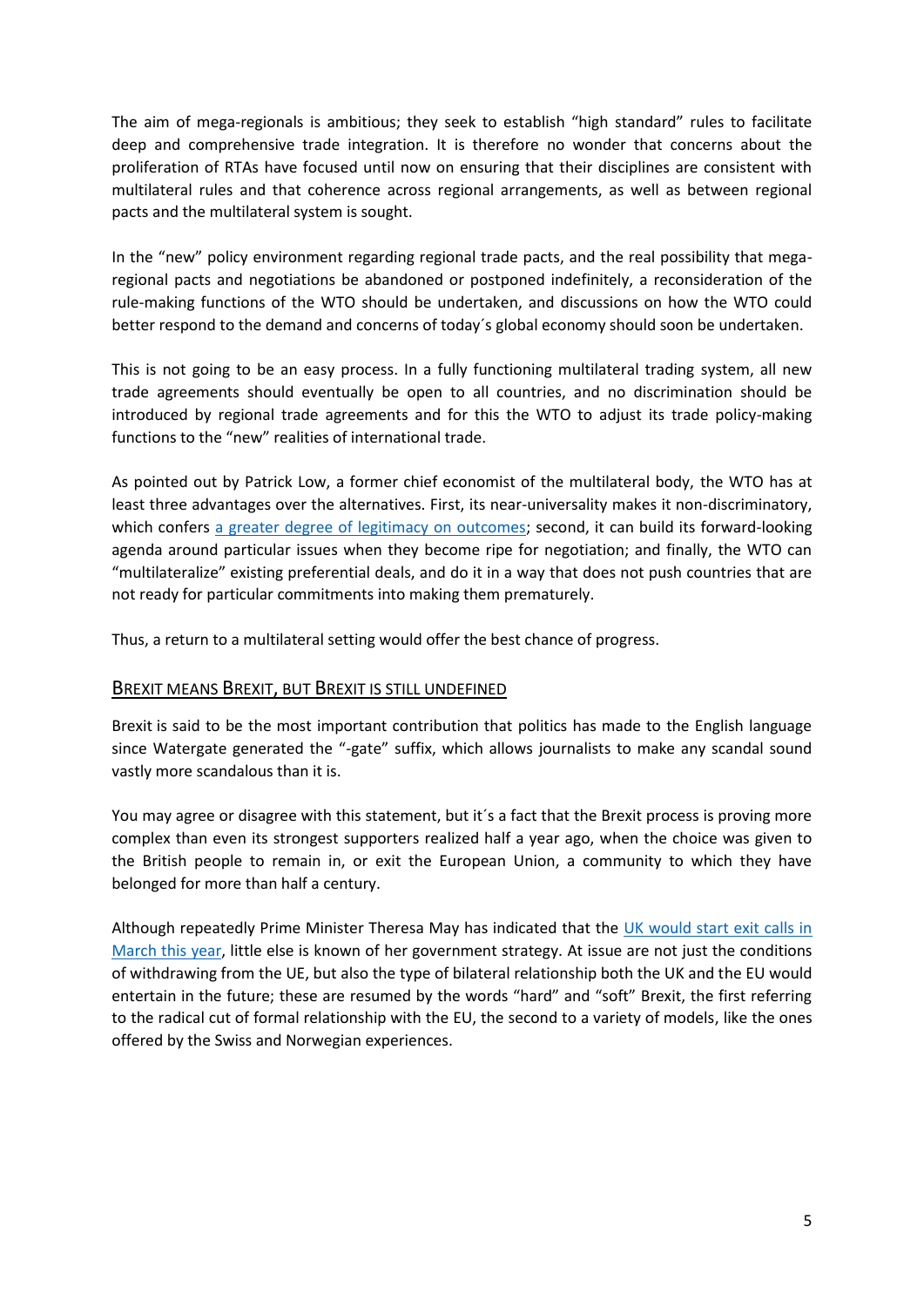Between these two extremes, "hard" and/or "soft" lay quite a number of issues. Before Christmas, Mrs May announced for the first time that she wants to negotiate a transition deal to help smooth Britain's EU exit after 2019. Mrs May insisted Britain could conclude a



*Source - The Financial Times*

divorce agreement and forge a new trade deal with the EU [within two years of starting exit talks](http://www.telegraph.co.uk/news/2016/11/21/theresa-may-cbi-corporation-tax-brexit-live/) in [March 2017.](http://www.telegraph.co.uk/news/2016/11/21/theresa-may-cbi-corporation-tax-brexit-live/)

She also said the British government will seek to carry out trade and exit talks in "parallel" despite warnings from Brussels that the bloc will not tolerate any negotiations about Britain's trading relationship until it has formally left the EU.

Speaking to a committee of MPs, Theresa May added the [UK will not be seeking an extension of the](https://www.bloomberg.com/news/articles/2016-12-06/eu-said-to-mull-seeking-post-brexit-deal-before-transition-talk)  [two-year Article 50 process during its negotiations.](https://www.bloomberg.com/news/articles/2016-12-06/eu-said-to-mull-seeking-post-brexit-deal-before-transition-talk) She added that she told a regular meeting of the EU's 27 leaders that Britain wanted to give quick "reassurances" to its citizens in Europe and EU citizens in Britain over their residency rights "early on" in the government's official Brexit talks.

From his part, the UK Chancellor, Philip Hammond, who is increasingly seen as the most vocal proponent within the cabinet of a so-called "soft Brexit", has warned [against a situation](http://www.telegraph.co.uk/news/2016/12/16/reliance-wto-rules-afterbrexit-not-favoured-option-britain-says/) where the UK has to use its membership of the WTO for access to European markets after Brexit. He has indicated that "thoughtful politicians" were open to a transitional deal; that the UK should pay to maintain access to the single market; and that new immigration controls might be moderated.

And while politicians continue debating their strategic options, two alarm bells on Brexit have rung for the UK government and business. According to a [survey](http://www.reuters.com/article/us-britain-eu-usa-companies-idUSKBN14300G) on Wednesday by Gowling WLG, a London-based law firm, a third of US business leaders whose companies export to the EU fear their operations will suffer if the UK's Brexit divorce talks drag on too long. Just over half of them are thinking of bypassing the UK altogether to do business directly with the EU. "The strong UK-US trade relationship that has been carefully nurtured over the past 50 years is in serious jeopardy," said Bernardine Adkins, a Gowling WLG executive.

The second alarm bell was a **[House of Lords Report](http://www.publications.parliament.uk/pa/ld201617/ldselect/ldeucom/72/7202.htm)** on the UK's options for post-Brexit trade relations with the EU. It concludes that it is unrealistic to expect the UK-EU relationship to be put on a new, legally binding foundation within two years. Baroness Verma, the Conservative chair of the Lords' subcommittee that conducted the study, commented: "It is unlikely that a bespoke EU trade agreement can be agreed within Article 50's two-year period, so a transitional deal is vital for protecting UK trade and jobs that rely on trade."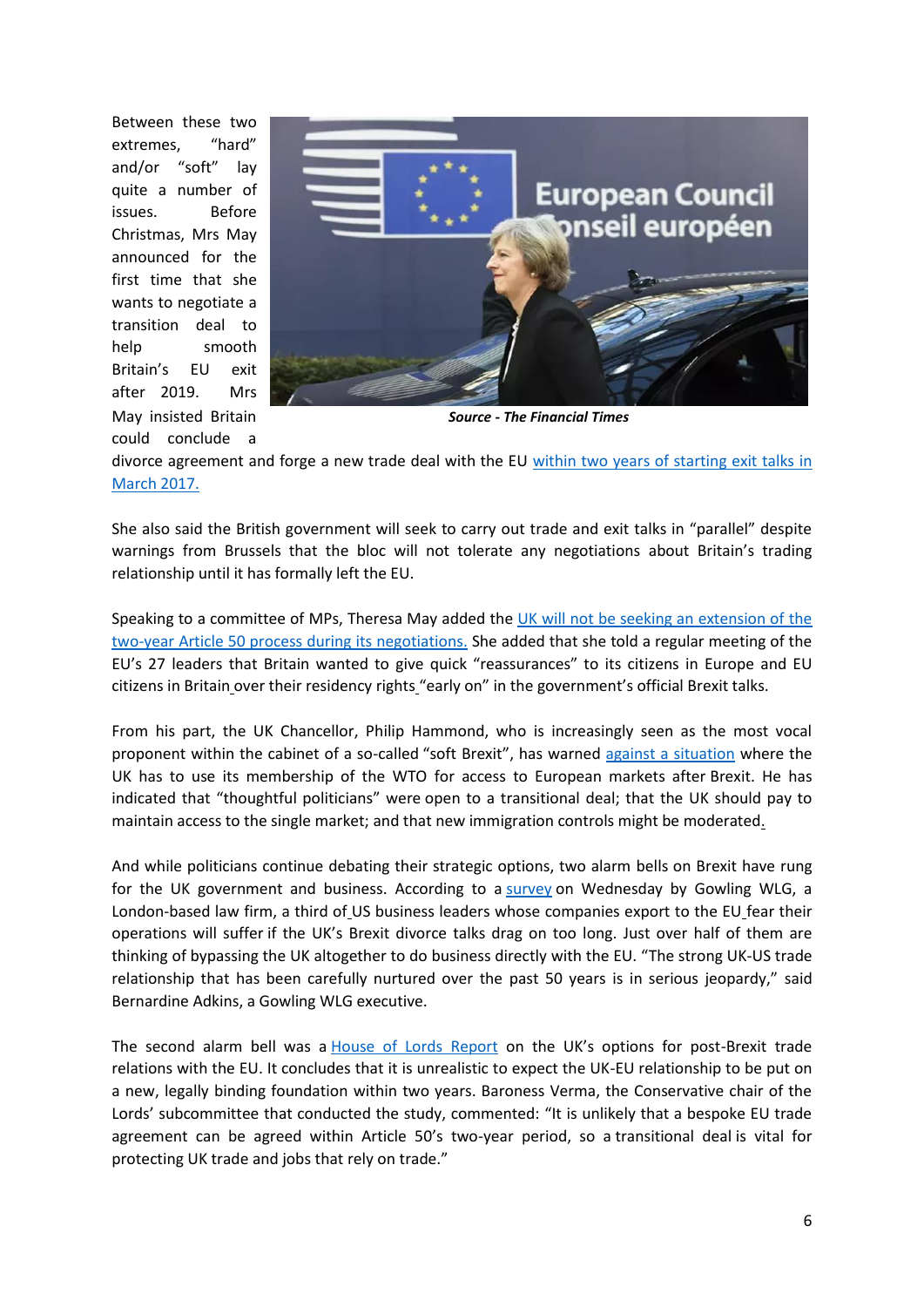

*Source – Reuters*

The true is that the UK has still to make up its mind about what it wants: Norwegian-style involvement in the single market, Turkish-style membership of the EU customs union, a Canada-style free trade accord, a US-style relationship based on World Trade Organisation rules, or something else. One European official speculates that the UK wants a deal "between Norway-minus and Canadaplus". But the devil will be in the detail. The longer it takes to work out the detail, the more concerned US executives in the UK will become.

#### THE CHINA DIMENSION

In these emerging new realities regarding RTAs, China´s growing economic and trade prominence is a key, often implicit concern. Take the TPP, which President Obama has presented as an agreement to counter China´s influence in the Asia Pacific region, or the TTIP, which many see as a way to keep European and US influence in international trade decision making.

Geopolitics as much as pure trade-related issues may determine the future of regional trade agreements. Thus, whereas a key concern of trade policy makers has been to ensure the compatibility of regional initiatives and the multilateral trading system, they may now have to revisit this traditional approach.

As for next year's outlook for world trade, a wave of protectionism and anti-trade sentiment is washing over the United States and Europe. The political climate, with elections due next year in Germany and France, has put [TTIP negotiations on a very long pause,](http://www.csmonitor.com/World/2016/1226/2017-promises-US-China-tensions-resurgent-Russia-and-trade-turbulence) says Caroline Freund, a trade analyst at the Washington-base[d Peterson Institute for International Economics.](https://piie.com/)

And the next US president has threatened to slap 45 percent tariffs on all Chinese exports to the United States. This could be rhetoric, but if implemented it is highly probably that China would retaliate, making life even harder than it already is for US companies in China. "So much of what American consumers buy is manufactured in whole or in part in China," points out Debbi Elms, head of the Singapore-based Asian Trade Centre. "And a lot of what US companies produce is produced in China, and [a lot of their profits come off the China market."](http://www.csmonitor.com/World/2016/1226/2017-promises-US-China-tensions-resurgent-Russia-and-trade-turbulence) Under those circumstances, she warns, "a trade war could be quite catastrophic."

And while the major developed economies debate how to exclude China from their planned regional trade deals, China is reasserting its rights under the WTO. As 2016 was about to close, it initiated WTO dispute settlement procedures with a view to have its two biggest trading partners to drop the so-called "analogue-country" model that they use in anti-dumping disputes against Chinese imports, China´s Ministry of Commerce announced in a [statement](http://www.mofcom.gov.cn/article/ae/ag/201612/20161202169769.shtml) on its website.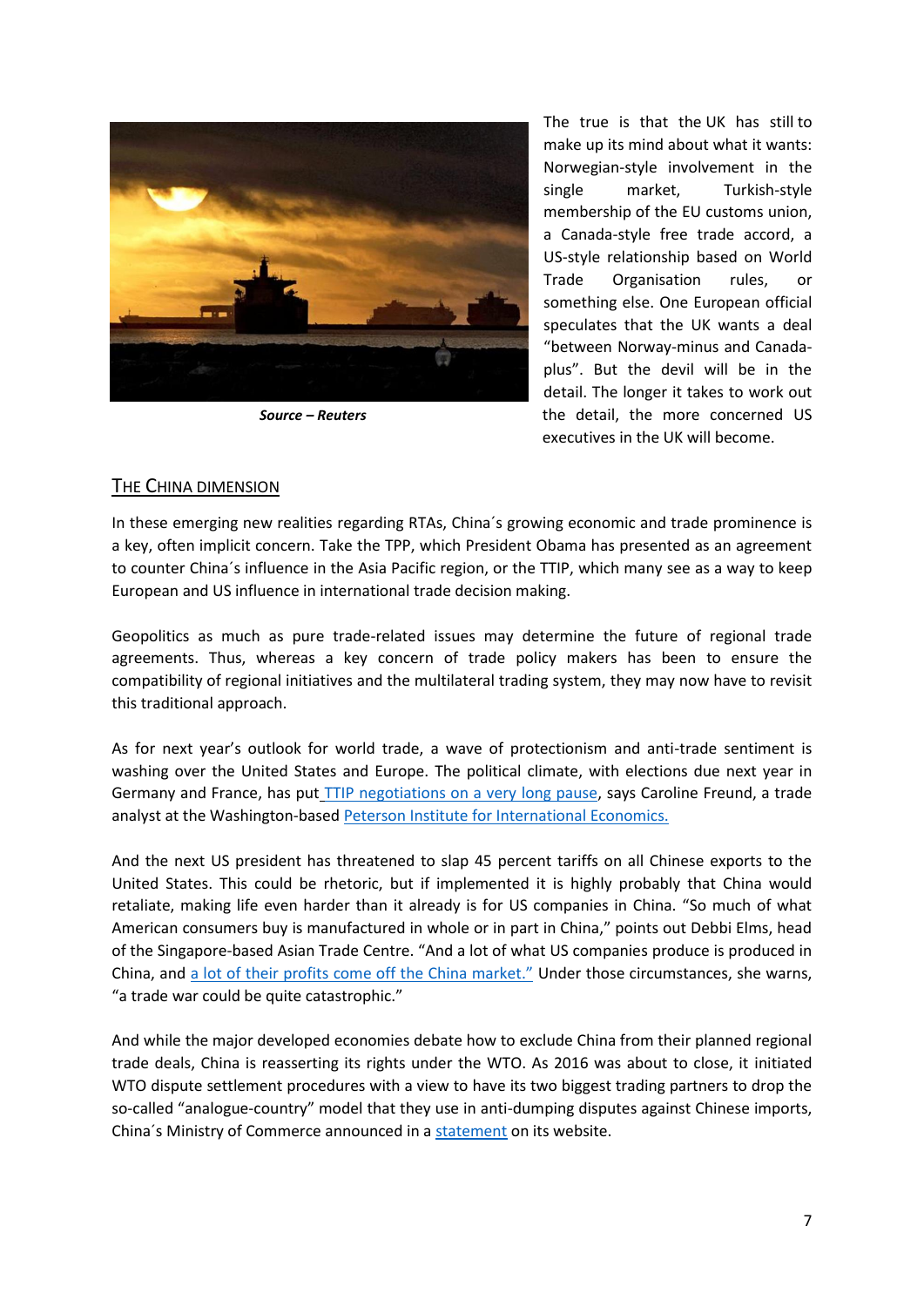The move highlights China's determination to win full WTO rights 15 years after joining the global trade body. Beijing is trying to keep export markets for goods ranging from steel to solar panels accessible in the face of growing European and US political concerns about the threat to their manufacturers posed by Chinese competitors. The US and EU have initiated the most anti-dumping investigations against China, and using third-country models has artificially raised duties on Chinese exports, [hurting businesses and employment,](https://www.bloomberg.com/news/articles/2016-12-12/china-starts-wto-dispute-against-tariff-methods-used-by-eu-u-s) according to China Ministry of Commerce.

In doing so, Beijing is charging the US and the EU with failure to honour a pledge in China's 2001 WTO accession agreement that it would by now be regarded as a "market economy". Crucially, in trade law it is easier [to impose antidumping and countervailing duties](https://www.weforum.org/agenda/2016/06/why-are-the-eu-and-the-us-still-penalizing-china-in-global-trade) against imports from a nonmarket economy. The aggrieved importing nation can pick an "analogue country" with which to make price comparisons rather than having to use data from the trading partner.

As stressed in a piece at the Financial Times, if the WTO rules China's way, Brussels and Washington should rapidly comply. Otherwise they risk undermining the rules-based multilateral trading system. The absorption of such a rising giant as China into the world economy has been eased by the operation of a functioning system of global trade law under the WTO. If the WTO rules that China's accession agreement automatically accords it the status of a market economy, Brussels and Washington should accept without delay.

China has warned US President-elect Donald Trump that [co-operation is the only correct choice](http://www.businessinsider.com/davos-xi-jinping-trump-china-trade-war-2017-1) after the US president-elect tapped a China hawk to run a new White House trade policy office. The appointment of Peter Navarro, a campaign adviser, to a formal White House post shocked Chinese officials and scholars who had hoped that Mr Trump would tone down his anti-Beijing comments after assuming office.

Adding to rising tensions between the two countries, the US Office of the Trade Representative yesterday put Alibaba, China's biggest e-commerce platform, back on its ["notorious markets"](http://money.cnn.com/2016/12/22/technology/alibaba-notorious-markets-fake-goods-us-trade/)  [blacklist](http://money.cnn.com/2016/12/22/technology/alibaba-notorious-markets-fake-goods-us-trade/) of companies accused of being involved in peddling fake goods.

Speaking hours before the appointment of Mr Navarro, which was first reported by The Financial Times, China's foreign minister Wang Yi told the People's Daily that China and the US faced "new, complicated and uncertain factors affecting bilateral relations". He said the world's two largest economies must [respect each other's "](http://www.voanews.com/a/china-warning_taiwan-trump/3646467.html)core interests".

#### OTHER RTA NEGOTIATIONS

#### I. TPP

The dozen nations in the proposed Trans-Pacific Partnership (TPP) trade group took seven years to hammer out a deal. President-elect Donald Trump promises to take just one day to scrap it. His fiery anti-TPP, anti-NAFTA, and anti-Chinese exports comments [create opportunities](https://www.bloomberg.com/news/articles/2016-12-01/russia-china-and-japan-fill-the-trump-trade-gap) for rival powers to promote their own trade agenda. When it comes to global trade there is a leadership vacuum.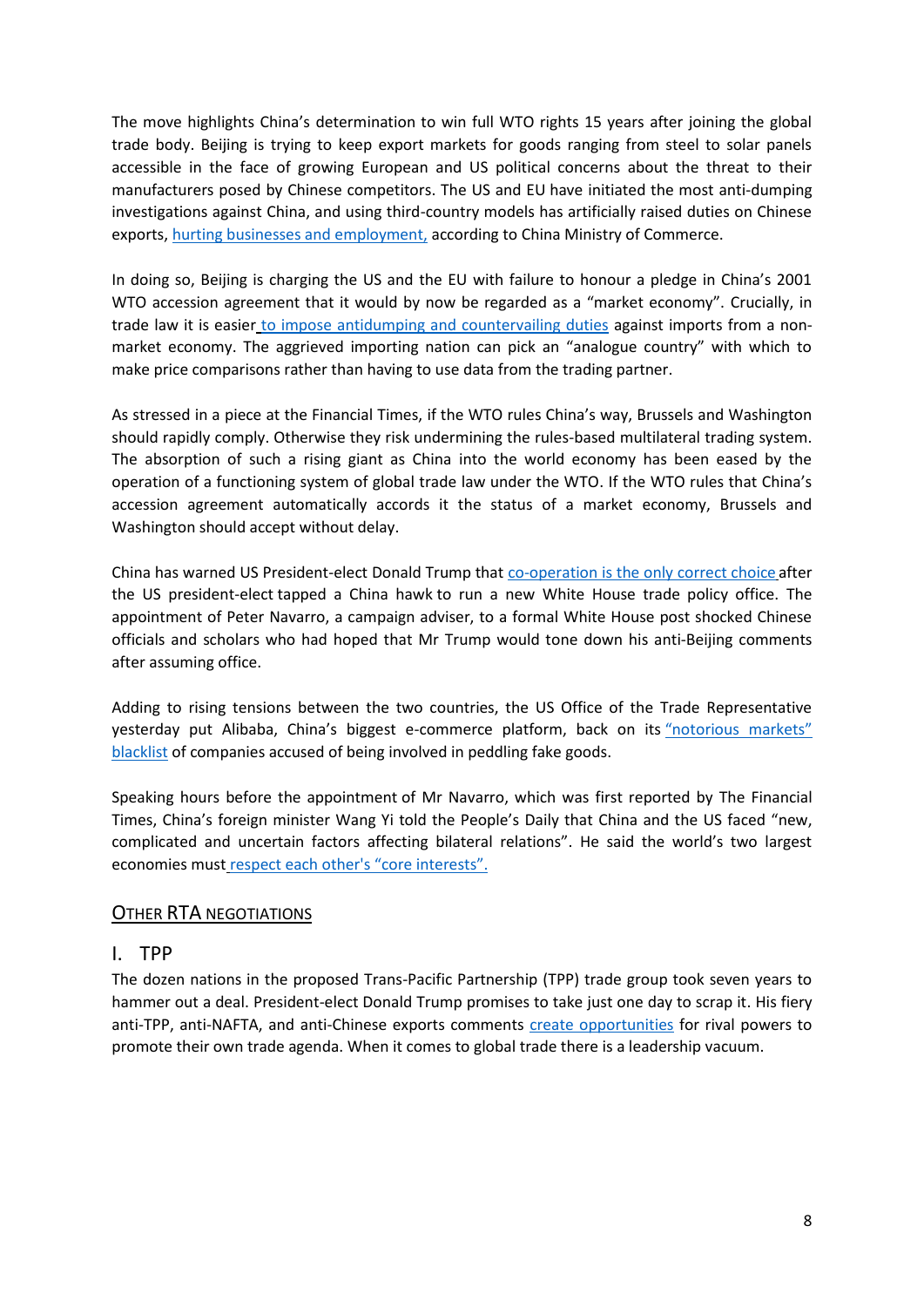China is already moving to replace the US as trade champion. It is in talks to form an Asian trading bloc, [the Regional Comprehensive Economic Partnership \(RCEP\)](http://dfat.gov.au/trade/agreements/rcep/Pages/regional-comprehensive-economic-partnership.aspx) that would include Australia, India, Japan, South Korea, New Zealand, and the 10 members of [the Association of Southeast Asian](http://asean.org/)  [Nations \(ASEAN\).](http://asean.org/) [The latest round of negotiations](https://www.bloomberg.com/news/articles/2016-12-01/russia-china-and-japan-fill-the-trump-trade-gap) took place from 2 through 10 December 2016 near the Indonesian capital of Jakarta.

China is also promoting regional ties via its One Belt, One Road project, which is supposed to improve transportation links with many of its Asian and European trading partners. To help fund such projects, China has started the [Asian Infrastructure Investment Bank,](https://www.aiib.org/en/index.html) an alternative source of funding than the World Bank in Washington and the Japan-led Asian Development Bank.

The collapse of the TPP would be welcome news for Russian President Vladimir Putin. If we want to effectively influence global economic processes, [there should be no closed associations](https://www.bloomberg.com/news/articles/2016-12-01/russia-china-and-japan-fill-the-trump-trade-gap) he told reporters on 20 November 2016, after [the Asia-Pacific Economic Cooperation \(APEC\)](http://www.apec.org/) summit in



*Source - Altaf Quadri, Associated Press*

Lima. At the same time, Russia is promoting its own version of regional groups, such as [the Eurasian](http://www.eaeunion.org/?lang=en)  [Economic Union \(EAEU\),](http://www.eaeunion.org/?lang=en) a trade bloc it launched in 2015 that includes Armenia, Belarus, Kazakhstan, and Kyrgyzstan. According to the TASS news agency, Russia is interested in [linking the EAEU with](https://www.bloomberg.com/news/articles/2016-12-01/russia-china-and-japan-fill-the-trump-trade-gap)  [other Central Asian countries, China, and ASEAN.](https://www.bloomberg.com/news/articles/2016-12-01/russia-china-and-japan-fill-the-trump-trade-gap)

Among major trading nations, Japan has perhaps the most riding on the success of the TPP, as Prime Minister Shinzo Abe agreed to difficult concessions on opening the domestic market to more imports of beef, rice, and other agricultural products.

On 28 November 2016, the ruling Liberal Democratic Party and its coalition partner agreed to extend by two weeks the current session of parliament, providing enough time for Japanese lawmakers to ratify the agreement. "Japan needs regional free[-trade agreements, because a lot of Japanese](https://www.bloomberg.com/news/articles/2016-12-01/russia-china-and-japan-fill-the-trump-trade-gap)  [production capacity is scattered across Southeast Asia,"](https://www.bloomberg.com/news/articles/2016-12-01/russia-china-and-japan-fill-the-trump-trade-gap) says Takako Asano, research fellow at the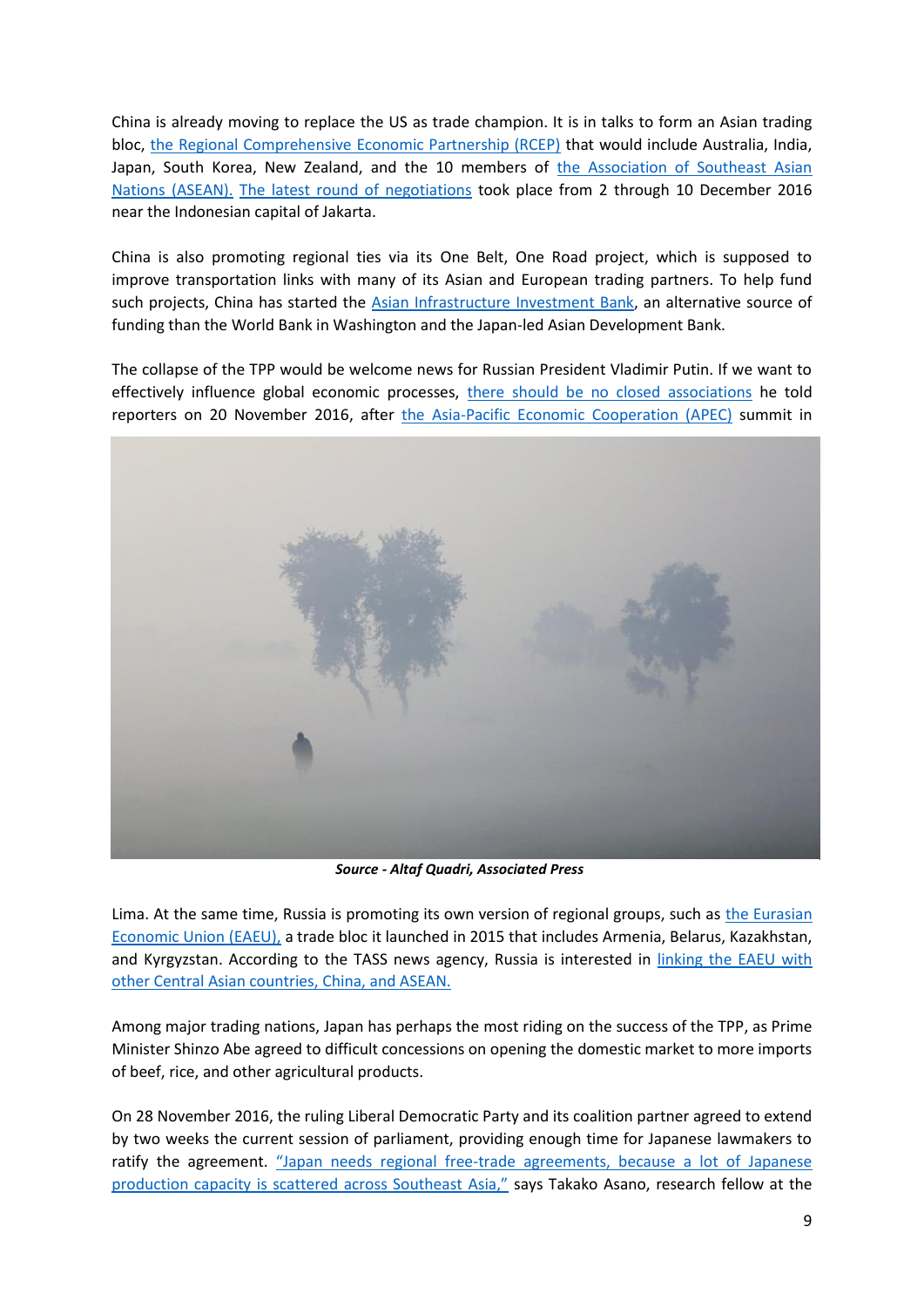Tokyo Foundation, a think tank. That diminishes the value to Japan of the country-to-country agreements that Trump wants. "We can't just have bilateral deals," says Asano. "That just worsens the spaghetti-bowl situation."

Abe is hedging his bets. His government is trying to conclude an economic agreement with the European Union. It's also negotiating a trilateral agreement with China and South Korea and is taking part in the RCEP talks. Japan also wants to accelerate trade ties with Mercosur, the South American trading bloc, Abe said on a visit to Buenos Aires on 21 November 2016.

#### II. NAFTA

President-elect Donald Trump seems determined to follow up on his promises during the elections to implement a tougher trade policy against some of the US main trading partners, like China and Mexico, and take a harder stance on trade negotiations and trade issues dealt with by the WTO.

Dramatically changing the current US trade policy will not be easy or costless. Getting tougher on Mexico and the North American [Free Trade Agreement \(NAFTA\),](http://www.international.gc.ca/trade-agreements-accords-commerciaux/agr-acc/nafta-alena/index.aspx?lang=eng) for instance could threaten 14 million American jobs that rely on trade with Canada and Mexico and send tremors throughout the North American business community, [which has invested billions of dollars](http://www.politico.com/story/2016/12/donald-trump-nafta-232992) in developing ways to manufacture everything from cars and airplanes to pharmaceutical products using labour from multiple countries.

So far, President-elect Trump has offered few details about what changes he'd like to make to NAFTA, other than threatening to withdraw from it entirely unless Mexico and Canada agree to new terms. Business groups are hoping they can persuade him to instead "fix" the agreement in ways that will benefit them.

In an ironic twist, many business groups hope Trump will steal ideas from another trade agreement — the TPP — as he seeks to upgrade NAFTA. [That should be possible,](http://www.politico.com/story/2016/12/donald-trump-nafta-232992) since both Canada and Mexico are part of the 12-nation deal that Trump is vowing to jettison on his first day in office.

Canada and Mexico are the second- and third-largest markets for US farm goods, behind China. The three North American countries are also closely integrated in many manufacturing sectors, such as autos and steel, making any talk of US tariff hikes to bring jobs back to the United States a doubleedged sword because it could make the entire region less competitive.

["What we're looking for is to move forward, not backtracking,"](http://www.politico.com/story/2016/12/donald-trump-nafta-232992) Kenneth Smith Ramos, head of Mexico's trade and NAFTA office in Washington, said while stressing that Canada and Mexico are the top two export destinations for the United States, taking in more than USD 500 billion in US goods each year.

"We are US top clients," Ramos said. "Mexico is not a country that simply comes to ask for concessions from the United States. We work together with the US We sell a lot to the US, but we buy more from the US than all the BRIC (Brazil, Russia, India, China) countries combined and all of Western Europe combined.

This may start changing, as suggested by the decision of the Ford Company to cancel a planned new investment of US 1.6 billion on a new plant in San Luis Potosí, Mexico. As pointed out in an article in El País, [Ford decision may be the first but not necessarily the last one of its kind,](http://economia.elpais.com/economia/2017/01/03/actualidad/1483471209_603977.html) and the effect Trump may have come to Mexico to stay on.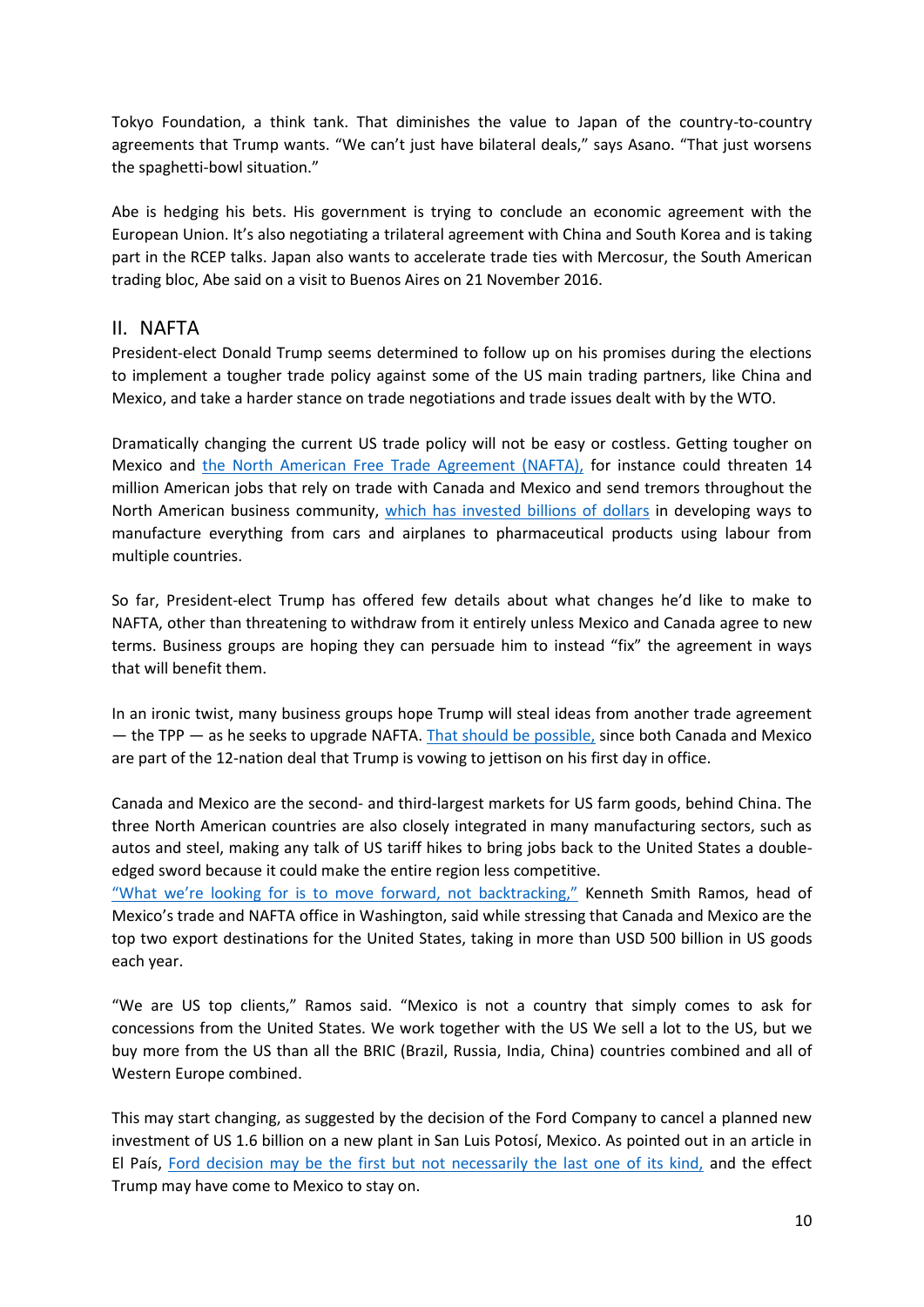## III. CETA

The European Commission and the Canadian government are appealing for other trading WTO partners to join their planned investment court, which they see as the answer to a major criticism of global trade deals.

Canada and the Commission, which negotiates trade agreements for the 28 EU members, have committed to setting up a permanent investment court (ICS) to settle disputes, but need to bring in others for this to be a truly international body.

Canadian Trade Minister Chrystia Freeland and EU Trade Commissioner Cecilia Malmström will also address the initiative with other trade ministers at the annual World Economic Forum in Davos, Switzerland on 20 January. "We're not trying to force this on other countries," said a Commission source, adding that [the court would need more participants](http://www.bnn.ca/canada-eu-seeking-partners-for-trade-investment-court-1.630471) than just the EU, Canada and Vietnam, whose trade deal with the EU also refers to such a court.

The planned court is a response to criticism that the investment dispute settlement system (ISDS) in some 3,200 existing bilateral investment deals gives multinational companies too much power. [Investor protection has been focus of protests against the CETA,](http://www.bnn.ca/canada-eu-seeking-partners-for-trade-investment-court-1.630471) which has been agreed but awaits ratification by participating countries. The investment court would have judges appointed by the trading partners and include an appeals mechanism.

#### IV. THE EU AND TURKEY

Brussels is taking steps to reinforce EU trade links with Turkey despite Austria's failed attempts to halt EU accession talks with Ankara. The European Commission is now seeking to stabilise relations by advancing long-delayed plans to deepen the bloc's customs union with the country.



*Source - The Financial Times*

In this context, Cecilia Malmström is now seeking the approval of member states to begin talks to [update the 20](https://www.ft.com/content/bdbcc9b8-8e49-3c72-95b2-b2d5687a67cc) [year old arrangement](https://www.ft.com/content/bdbcc9b8-8e49-3c72-95b2-b2d5687a67cc) with Turkey, which covers industrial goods but not agriculture, services or public procurement.<sup>1</sup> By including such sectors, Brussels is seeking to boost 140 billion Euros in annual trade with Ankara.

#### V. THE EU AND JAPAN

1

While populism seems to be tearing up the rules of trade around the world, leaving globalisation in crisis, the news has not reached much of Asia. Aside from ratifying the TPP in early December  $2016$ the 12-nation trade agreement originally led by the US, which is now turning away from the deal —

<sup>&</sup>lt;sup>1</sup> See also: Austria calls for freeze o[f Turkey's EU membership talks](https://www.ft.com/content/50d788d6-c14c-11e6-81c2-f57d90f6741a).